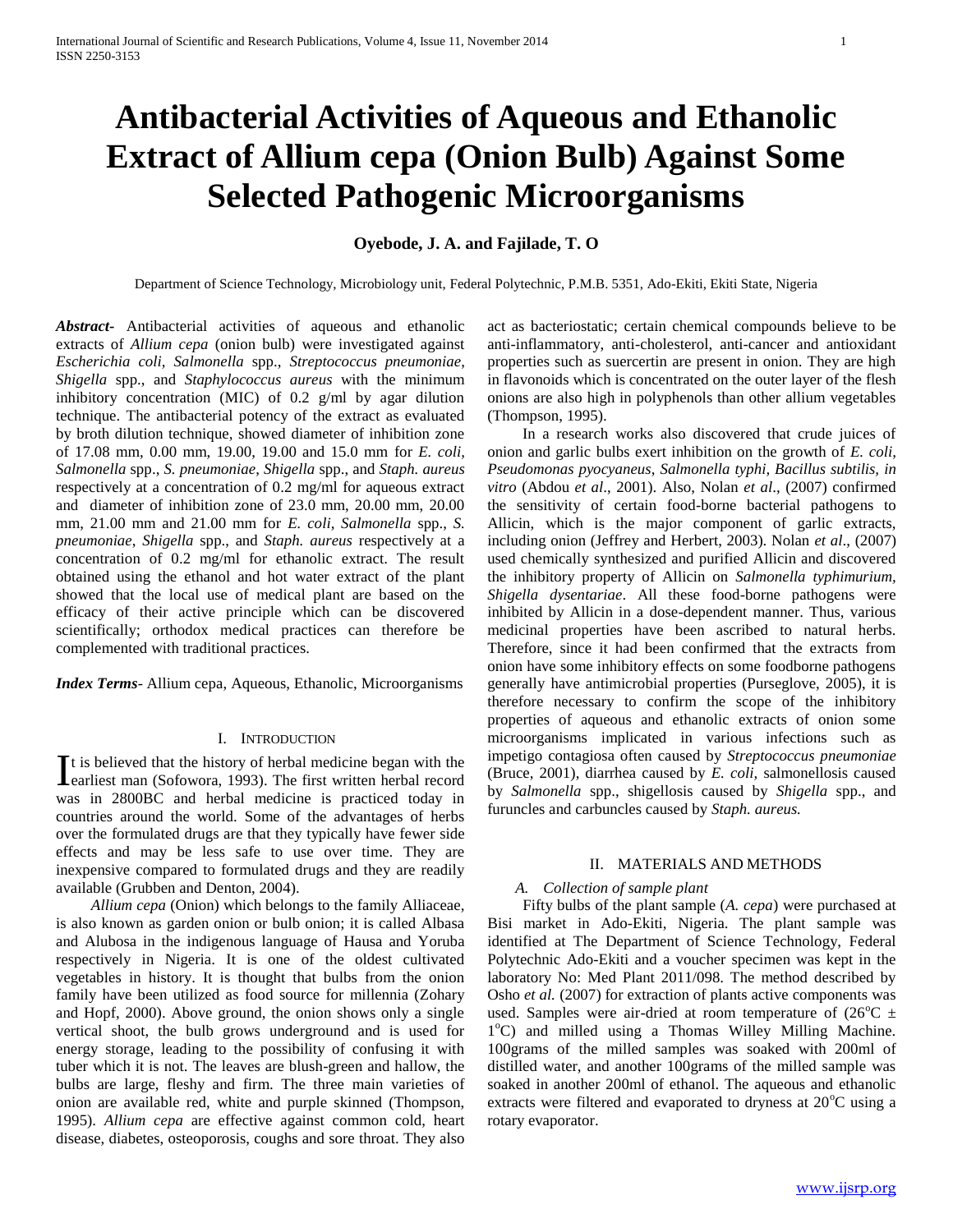## *B. Extraction of bioactive components from the plant materials*

 Extraction method described by Ajibade and Famurewa (2011) was employed. Fifty grams (50 g) of the powdered plant materials (*A. cepa*) was poured into different beakers and 500 ml of distilled water and ethanol were poured into each beaker respectively and beaker with distilled water was boiled on electric cooker at  $100^{\circ}$ C. The contents are stirred using a sterile glass rod and allowed to stand for 72 hours at room temperature  $(25^{\circ}\text{C} \pm 1)$ . The contents were filtered through a filter paper (Whatman No. 1) and the filtrate concentrated and evaporated using water-bath at the temperature of  $+95^{\circ}$ C. Extracts are then kept at  $20^{\circ}$ C prior use.

# *C. Reactivation of organism*

 The bacteria were re-suspended in 20 test tubes containing Nutrient broth and these test tubes were incubated at  $37^{\circ}$ C for 18 – 20 hours.

# *D. Determination of Minimum Inhibitory Concentration (MIC)*

 This was carried out using the agar dilution method previously described by Odelola and Okorosobo (1996). A colony from each stock were sub-cultured into 5 ml of nutrient broth and incubated at  $37^{\circ}$ C for 18 hours. 0.1ml of the overnight broth of each organism were pipette into 9.9 ml of the broth to yield a  $10<sup>1</sup>$  dilution. The procedure was continued to obtain a final dilution of  $10^3$  (Smith *et al.*, 2000). A 2cm streak of bacterial strains were made on an oven-dried nutrient agar plates containing increasing concentrations  $(0.2 - 0.8 \text{ mg/ml})$  of the extracts. The lowest concentration that gave no visible growth

after overnight incubation at  $37^{\circ}$ C was taken as the Minimum Inhibitory Concentration (MIC) of each extract.

# *E. Determination of the Degree of Antibacterial Potency*

 The disk diffusion method described by Brady and Katz (1990) was employed. Various concentrations of the extracts were prepared in test tubes  $(0.8 \text{ mg/ml} - 0.2 \text{ mg/ml})$ . Disks obtained from Whatman No. 1 filter paper was sterilized in an oven at  $160^{\circ}$ C for 30 minutes and soaked in the extracts for 24 hours. A loopful of the final dilution  $(10^3)$  of the test bacterial suspension was spread on an oven-dried nutrient agar. The disk of different concentrations of the extracts were placed at equidistance on the agar and incubated at  $37^{\circ}$ C for 24 hours. Zones of inhibition were measured in millimeters (mm) with a meter rule. Whatman No. 1 filter paper disks were placed at the center of each agar plates as a control.

#### III. RESULTS

 The tables below show the antibacterial activities of the plants extract against the test organisms. The clear zone observed around the punched plate containing plant extract indicated that the extract prevent the growth or survival of the test organism been used.

 The susceptibility of different concentrations of the aqueous and ethanolic extracts on test microorganism is shown in Tables 1 and 2 respectively.

#### **Table 1:Antibacterial activity of aqueous extracts of** *A. cepa* **on selected microorganisms**

|                          | Diameter of Zones of Inhibition (mm) |       |       |       |  |
|--------------------------|--------------------------------------|-------|-------|-------|--|
| <b>Test organisms</b>    | Concentrations (mg/ml)               |       |       |       |  |
|                          | 0.20                                 | 0.40  | 0.60  | 0.80  |  |
| E. coli                  | 17.00                                | 21.00 | 25.00 | 28.00 |  |
| Salmonella spp.          | 0.00                                 | 17.00 | 17.00 | 17.00 |  |
| Streptococcus pneumoniae | 19.00                                | 21.00 | 24.00 | 29.00 |  |
| Shigella spp.            | 19.00                                | 26.00 | 28.00 | 31.00 |  |
| Staphylococcus aureus    | 15.00                                | 22.00 | 22.00 | 25.00 |  |

### **Table 2:Antibacterial activity of ethanolic extracts of** *A. cepa* **on selected microorganisms**

|                          | Diameter of Zones of Inhibition (mm) |       |       |       |  |  |  |  |
|--------------------------|--------------------------------------|-------|-------|-------|--|--|--|--|
|                          | Concentrations (mg/ml)               |       |       |       |  |  |  |  |
| <b>Test organisms</b>    |                                      |       |       |       |  |  |  |  |
|                          |                                      |       |       |       |  |  |  |  |
|                          | 0.20                                 | 0.40  | 0.60  | 0.80  |  |  |  |  |
| E. coli                  | 23.00                                | 24.00 | 25.00 | 25.00 |  |  |  |  |
|                          |                                      | 20.00 |       |       |  |  |  |  |
| Salmonella spp.          | 20.00                                |       | 20.00 | 22.00 |  |  |  |  |
| Streptococcus pneumoniae | 20.00                                | 20.00 | 24.00 | 25.00 |  |  |  |  |
| Shigella spp.            | 21.00                                | 21.00 | 22.00 | 22.00 |  |  |  |  |
| Staphylococcus aureus    | 21.00                                | 22.00 | 22.00 | 25.00 |  |  |  |  |